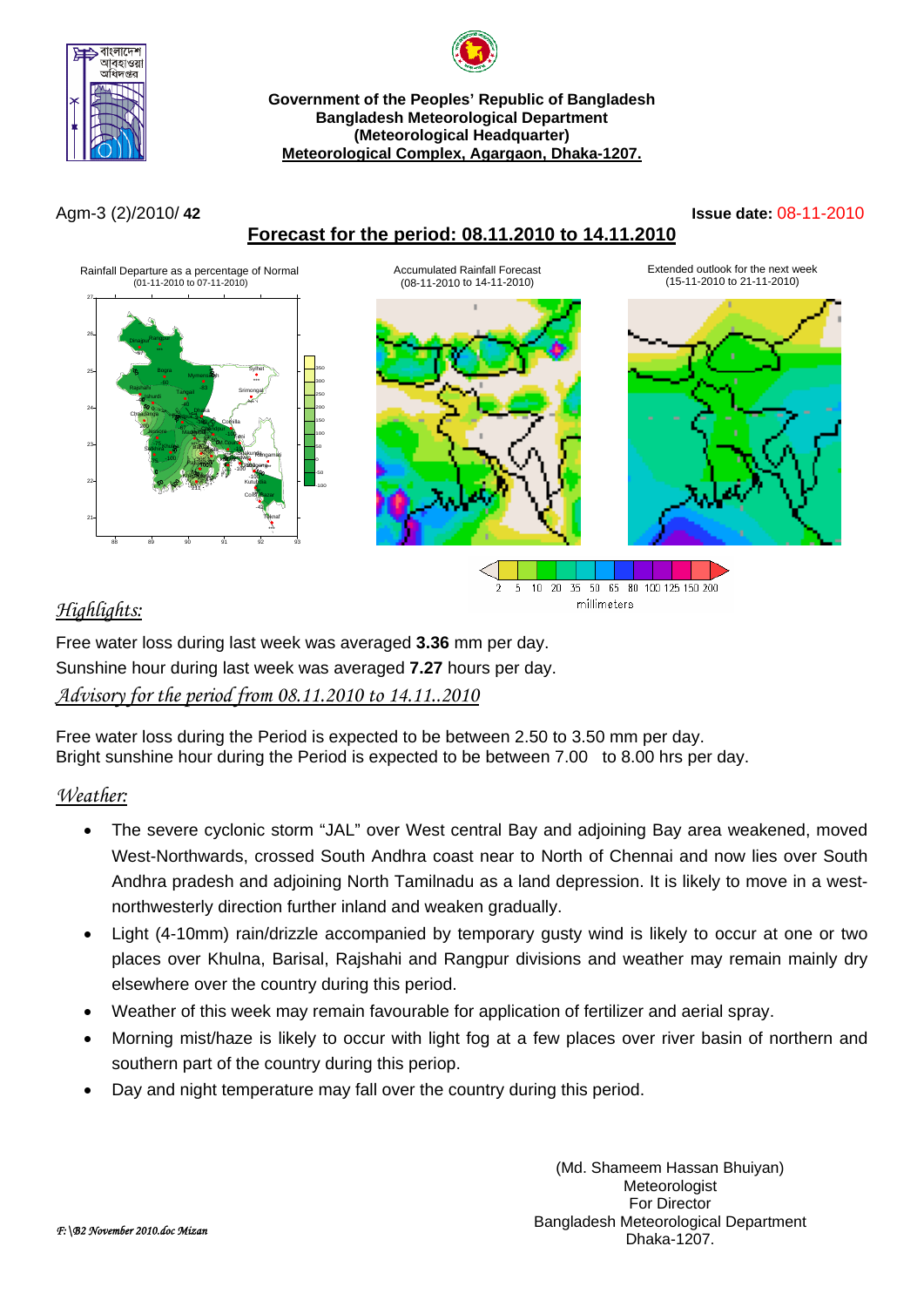### **Bengali Version**

## **Forecast for the period: 08.11.2010 to 14.11.2010**



Accumulated Rainfall Forecast (08-11-2010 to 14-11-2010)

Extended outlook for the next week (15-11-2010 to 21-11-2010)



#### 5 10 20 35 50 65 80 100 125 150 200 2 millimeters

# *প্ৰধান বৈশিষ্ট্য সমুহঃ-*

গত সপ্তাহে বাম্পীভবনের দৈনিক গড় ৩.৩৬ মিঃমিঃ ছিল। গত সপ্তাহে সূৰ্যকিৱণ কালেৱ দৈনিক গড় ৭.২৭ ঘন্টা ছিল।

#### পূৰ্বাভাসঃ- ০৮-১১-২০১০ খৃঃ থেকে ১৪-১১-২০১০ খৃঃ পৰ্য<sup>ন</sup>ড়।

এ সময়ে বাষ্পীভবনের দৈনিক গড মান মিঃমিঃ থেকে মিঃমিঃ থাকতে পারে। এ সময়ে সূর্যকিরণকালের দৈনিক গড় মান ঘন্টা থেকে ঘন্টা থাকতে পারে।

#### <u>আবহাওয়াঃ-</u>

- পশ্চিম মধ্য বঙ্গোপসাগর ও তদসংলগ্ন এলাকায় একটি নিয়ুচাপ অবস্থান করছে এবং এর বর্ধিতাংশটি উত্তর বঙ্গোপসাগরে রয়েছে।
- এ সপ্তাহে সারাদেশের দুই এক স্থানে অস্থায়ী দমকা হাওয়া সহ হাল্কা (৪-১০ মিঃমিঃ) থেকে মাঝারী (১০-২২ মিঃমিঃ) ধরণের বৃষ্টি/ বজ্র বৃষ্টির সম্ভাবনা রয়েছে।
- এ সপ্তাহের আবহাওয়া জমিতে সার প্রয়োগ ও উপর থেকে রাসায়নিক দ্রব্য ছিটানোর উপযোগী থাকতে পারে।
- এ সময়ে রাতের তাপমাত্রা প্রায় অপরিবর্তিত থাকতে পারে।

(মোঃ শামীম হাসান ভূইয়া) আবহাওয়াবিদ পরিচালকের পক্ষে বাংলাদেশ আবহাওয়া অধিদপ্তর, ঢাকা-১২০৭।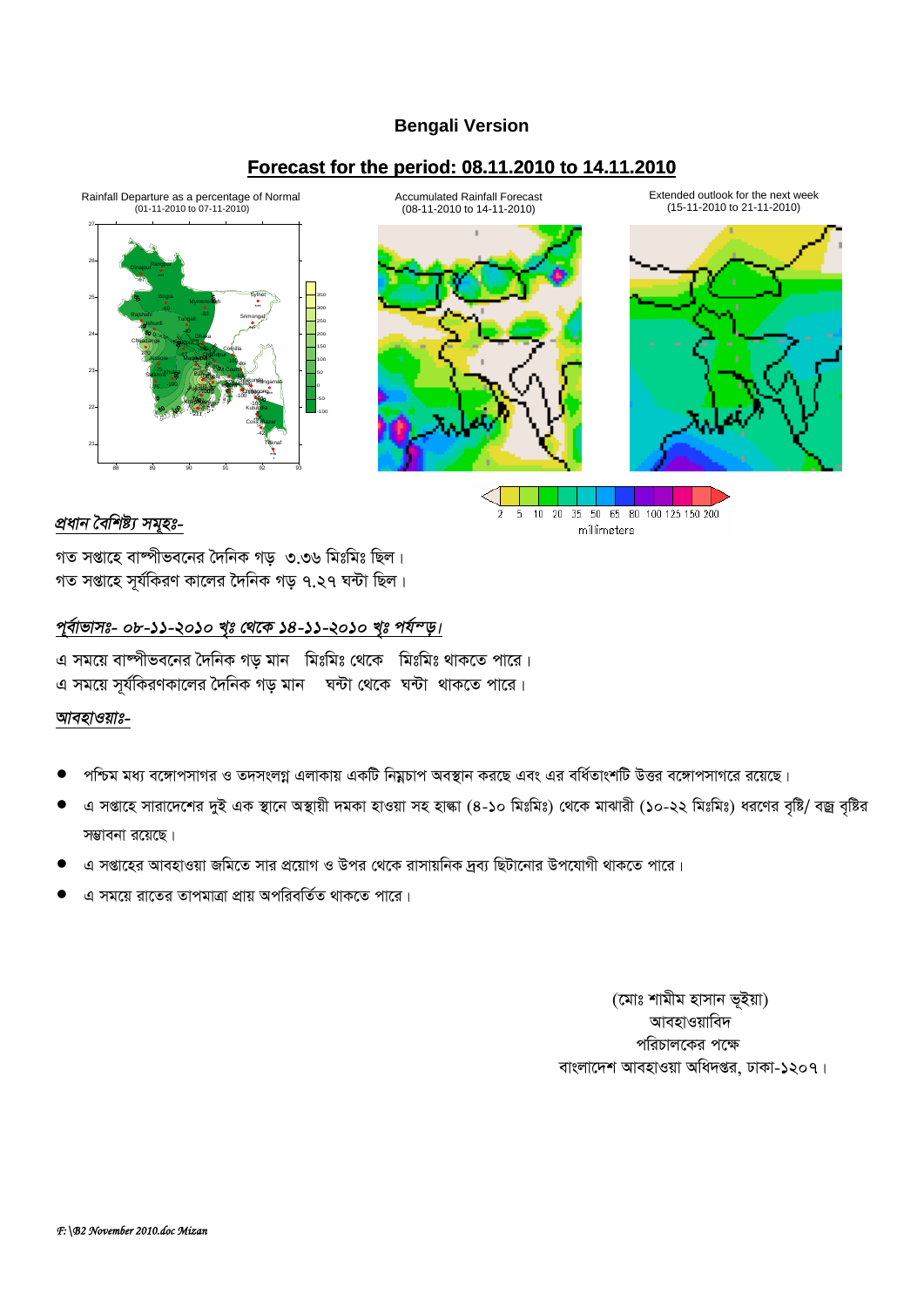#### **Short Weather Description, Period 01.11.2010 to 07.11.2010**

Light to heavy rainfall was recorded over the country except Dhaka in Dhaka division, Chittagong, Sitakunda, Feni, and Comilla in Chittagong division, Khulna in Khulna division.

Maximum rainfall 53 mm was recorded at Barisal in Barisal division which was 308% above normal.

Minimum rainfall 'Trace' was recorded at Madaripur in Dhaka division, M.court in Chittagong division; Sylhet, Srimongal in Sylhet division and Rangpur in Rangpur division which were not measurable.

Highest maximum temperature was recorded in Dhaka Division 25.4-33.6<sup>°</sup>C, Chittagong Division 29.5-35.1<sup>°</sup>C, Sylhet Division 27.7-33.4<sup>0</sup>C<sup>,</sup> Rajshahi Division 25.4-34.2<sup>0</sup>C, Rangpur Division 24.5-32.8<sup>0</sup>C, Khulna Division 24.8-34.0<sup>0</sup>C and Barisal Division 28.5-34.0<sup>0</sup>C

Extreme maximum temperature was recorded at Tangail in Dhaka Division 33.6<sup>0</sup>C, at Sitakunda in Chittagong Division 35.1<sup>0</sup>C, at Sylhet in Sylhet Division 33.4<sup>0</sup>C, at Bogra in Rajshahi Division 34.2<sup>0</sup>C, at Dinajpur in Rangpur Division 32.8<sup>0</sup>C, Jessore in Khulna Division  $34.0^{\circ}$ C and at Patuakhali in Barisal Division  $34.0^{\circ}$ C

Lowest minimum temperature was recorded in Dhaka Division 19.8-24.5<sup>0</sup>C, Chittagong Division 21.7-25.5<sup>0</sup>C' Sylhet Division 18.3-22.8<sup>0</sup>C<sup>,</sup> Rajshahi Division 18.5-22.6 <sup>0</sup>C, Rangpur Divison 18.7-22.0<sup>0</sup>C Khulna Division 18.4-25.0<sup>0</sup>C and Barisal Division 21.5-24.2<sup>0</sup>C

Extreme minimum temperature was recorded at Mymensingh in Dhaka Division 19.8<sup>0</sup>C, at Feni in Chittagong Division 21.7<sup>0</sup>C, at Srimongal in Sylhet Division 18.3<sup>0</sup>C, at Rajshahi in Rajshahi Division 18.5<sup>0</sup>C, at Dinajpur in Rangpur division 18.7<sup>0</sup>C Chuadanga in Khulna Division 18.4 $\mathrm{^{0}C}$  and at Khepupara in Barisal Division 21.5 $\mathrm{^{0}C}$ .

#### *Rainfall analysis and average temperature: -*

| Name of the      | Name of the                      | Total           | Normal         | Deviation       | Total          | Average         | Average      | Average         | Average   | Average      | Average   |
|------------------|----------------------------------|-----------------|----------------|-----------------|----------------|-----------------|--------------|-----------------|-----------|--------------|-----------|
| <b>Divisions</b> | <b>Stations</b>                  | Rainfall in     | Rainfall in    | in%             | Rainy          | Max             | Min          | Max. temp       | Normal    | Min. temp    | Normal    |
|                  |                                  | (mm)            | (mm)           |                 | days           | Humidity        | Humidity     | in °C           | Max. temp | in °C        | Min. temp |
|                  |                                  |                 |                |                 |                | in%             | in $%$       |                 | in °C     |              | in °C     |
| Dhaka            | Dhaka                            | 0               | 9              | $-100$          | 0              | 90              | 51           | 31.0            | 31.0      | 22.7         | 21.5      |
|                  | Mymensingh                       |                 | 6              | $-83$           | $\mathsf{2}$   | 97              | 58           | 30.8            | 30.7      | 21.0         | 20.3      |
|                  | Faridpur                         | $\overline{2}$  | 6              | $-67$           | $\overline{c}$ | 96              | 47           | 30.7            | 30.6      | 22.0         | 21.6      |
|                  | Madaripur                        | trace           | 9              | $***$           | $\mathbf{1}$   | 95              | 62           | 30.8            | 31.1      | 22.2         | 21.0      |
|                  | Tangail                          | 3               | 5              | $-40$           | $\mathsf{2}$   | 96              | 63           | 30.8            | 30.7      | 21.0         | 20.7      |
| Chittagong       | Chittagong                       | 0               | 10             | $-100$          | 0              | 98              | 45           | 32.6            | 31.1      | 23.4         | 22.2      |
|                  | Sitakunda                        | 0               | 10             | $-100$          | 0              | 100             | 55           | 33.6            | 31.5      | 22.9         | 21.4      |
|                  | Rangamati                        | $^{\star\star}$ | 14             | ***             | $\star\star$   | $\star\star$    | $\star\star$ | $\star\star$    | 30.7      | $\star\star$ | 21.8      |
|                  | Cox'sBazar                       | 11              | 19             | $-42$           | 1              | 83              | 80           | 32.8            | 31.5      | 24.2         | 22.9      |
|                  | Teknaf                           | $\star\star$    | 16             | $***$           | $\star\star$   | $\star\star$    | $\star\star$ | $^{\star\star}$ | 31.2      | $\star\star$ | 22.9      |
|                  | Hatiya                           | 0               | 14             | $-100$          | 0              | 99              | 60           | 32.4            | 30.3      | 23.5         | 22.2      |
|                  | Sandwip                          | 0               | 20             | $-100$          | 0              | 96              | 59           | 32.7            | 30.6      | 22.7         | 22.2      |
|                  | Kutubdia                         | $^{\star\star}$ | 21             | $***$           | $***$          | 93              | 63           | 32.2            | 30.8      | 24.0         | 22.6      |
|                  | Feni                             | 0               | 12             | $-100$          | 0              | $***$           | $\star\star$ | $^{\star\star}$ | 30.7      |              | 20.8      |
|                  | M.Court                          | trace           | 13             | $***$           | $\mathbf{1}$   | 97              | 51           | 31.8            | 30.4      | 24.2         | 22.2      |
|                  | Chandpur                         | 2               | 5              | $-60$           | 11             | 96              | 62           | 31.1            | 30.6      | 23.3         | 22.0      |
|                  | Comilla                          | 0               | 12             | $-100$          | 0              | 95              | 58           | 31.6            | 30.8      | 22.7         | 20.8      |
| Sylhet           | Sylhet                           | trace           | 9              | $***$           | 2              | 90              | 53           | 31.7            | 30.8      | 22.0         | 20.5      |
|                  | Srimongal                        | trace           | 13             | $***$           | $\mathsf{2}$   | $\star\star$    | $\star\star$ | $\star\star$    | 29.9      | $\star\star$ | 18.7      |
| Rajshahi         | Rajshahi                         | 3               | 5              | $-40$           | $\mathsf{2}$   | 98              | 50           | 30.0            | 30.7      | 19.9         | 20.0      |
|                  | <b>Bogra</b>                     | $\overline{c}$  | 5              | $-60$           | $\overline{c}$ | $\star\star$    | $\star\star$ | $\star\star$    | 31.3      | $\star\star$ | 20.5      |
|                  | Ishurdi                          | 3               | 3              | 0               | $\overline{c}$ | 97              | 48           | 30.2            | 29.5      | 20.4         | 19.2      |
| Rangpur          | Rangpur                          | trace           | 3              | $***$           | $\overline{2}$ | 94              | 56           | 29.5            | 30.2      | 20.3         | 18.8      |
|                  | Dinajpur                         |                 | 3              | $-67$           | $\mathbf{1}$   | 98              | 43           | 30.3            | 30.7      | 19.5         | 19.9      |
| Khulna           | Khulna                           | 0               | 5              | $-100$          | 0              | 98              | 56           | 30.4            | 31.1      | 22.1         | 21.6      |
|                  | Jessore                          |                 | 4              | $-75$           | 11             | $^{\star\star}$ | $\star\star$ | 30.8            | 31.5      | 20.5         | 20.0      |
|                  | Chuadanga                        | 3               | 1              | 200             | $\overline{c}$ | 98              | 47           | 30.4            | 31.3      | 19.9         | 20.4      |
|                  | Satkhira                         | 1               | 4              | $-75$           | $\mathbf{1}$   | 96              | 46           | 30.5            | 31.3      | 21.0         | 20.6      |
| Barisal          | Barisal                          | 53              | 13             | 308             | 1              | 99              | 62           | 31.5            | 31.0      | 22.1         | 21.1      |
|                  | <b>Bhola</b>                     | $^{\star\star}$ | 35             | $***$           |                | $\star\star$    | $\star\star$ | $\star\star$    | 30.9      | $\star\star$ | 21.5      |
|                  | F: \B2 Noverpben 2010 refi Mizan | 14              | 11             | $\overline{27}$ | $\mathbf{1}$   | 100             | 77           | 31.7            | 30.6      | 22.5         | 22.0      |
|                  | Khepupara                        | 28              | $\overline{9}$ | 211             | $\overline{2}$ | 98              | 54           | 31.4            | 30.5      | 22.6         | 22.0      |